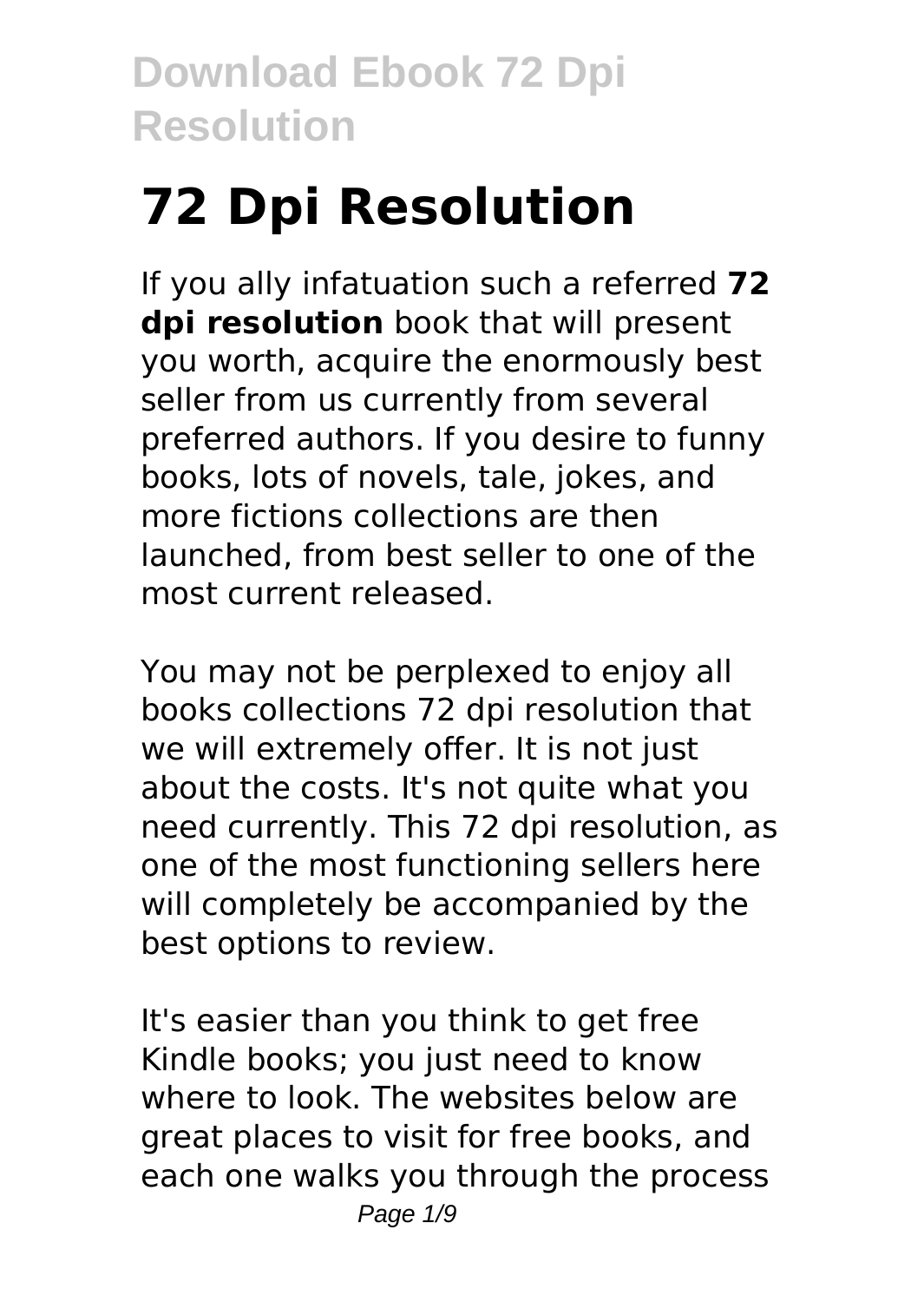of finding and downloading the free Kindle book that you want to start reading.

### **72 Dpi Resolution**

If your camera produces files that are 7,360 pixels X 4921 pixels at 72 DPI, then each image contains 36,218,560 pixels, but with numbers this large the camera companies just round to the nearest million, so in this instance you would have a 36 mega pixel camera. Back to my client….

#### **How to print from a 72 DPI image. Resolution explained.**

So, we're talking here of 500 pixels on 6.94 inches of width  $= 72$  pixels per inch (so : 72 DPI). Therefore, that's pretty much the only use of the DPI entered in the header of a JPG or PNG file. It's used by the software ; for it to decide at which quality to render the image on paper.

### **300 DPI, 72 DPI, What is DPI and**

Page 2/9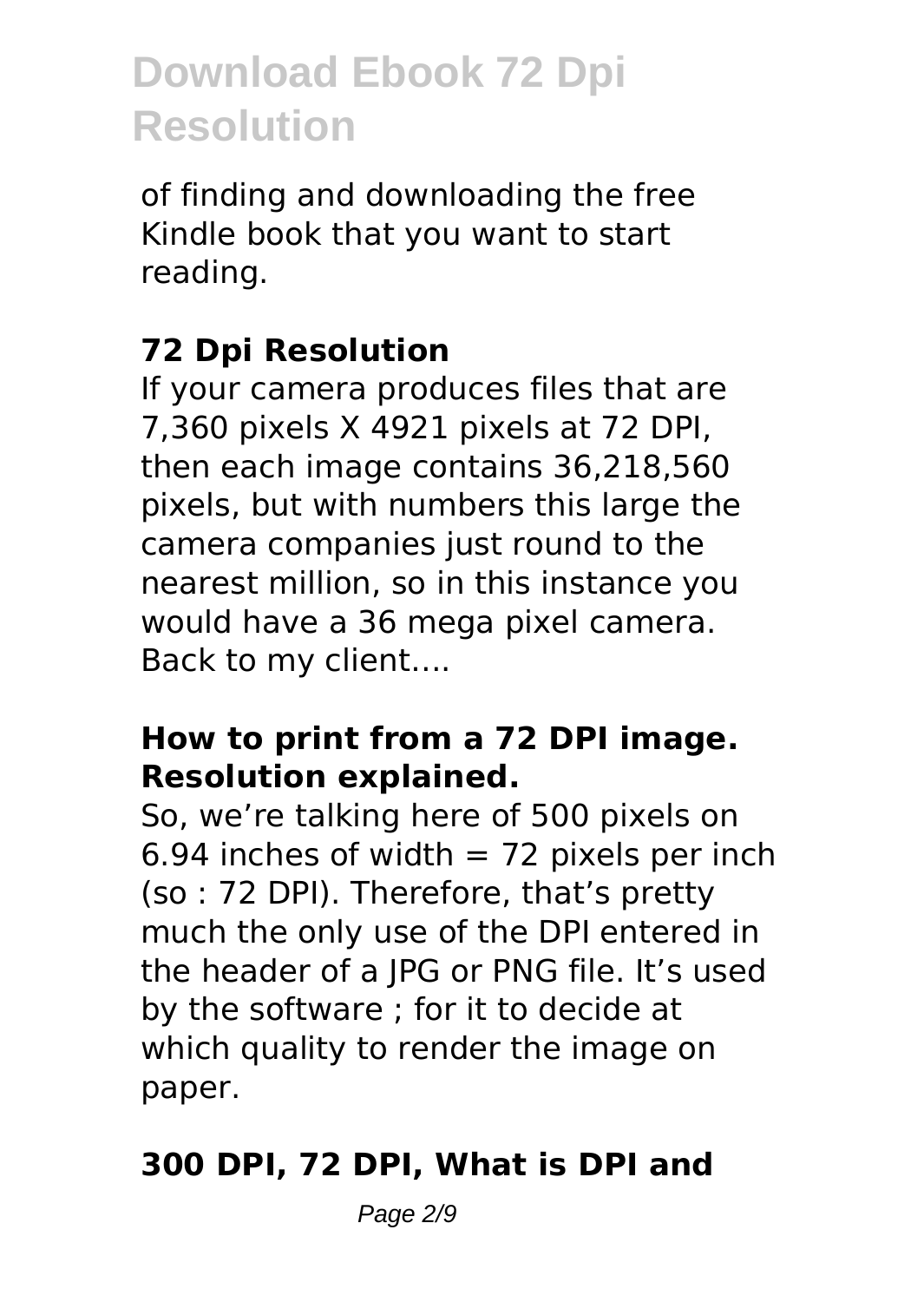#### **how does it work? Find ...**

The DPI value is read by some devices (such as printers) to determine how your image should be presented on a medium (such as paper). For example, a printing shop may request that a photo is submitted with 300 DPI rather than 72 DPI. The printer would then output a larger number of dots for every inch, resulting in a sharper image.

### **DPI Converter — Change DPI of Image Online, Instantly**

Such software will display an image embedded with 72 dpi very differently than the same image that has an embedded resolution of 300 dpi. Microsoft Office is a perfect example of where this comes to play.

#### **Image size & resolution - 72dpi or 300dpi**

Image size & Resolution – 72 dpi or 300 dpi But if that is something you don't understand and you'd rather not deal with in your workflow ... I'm offering a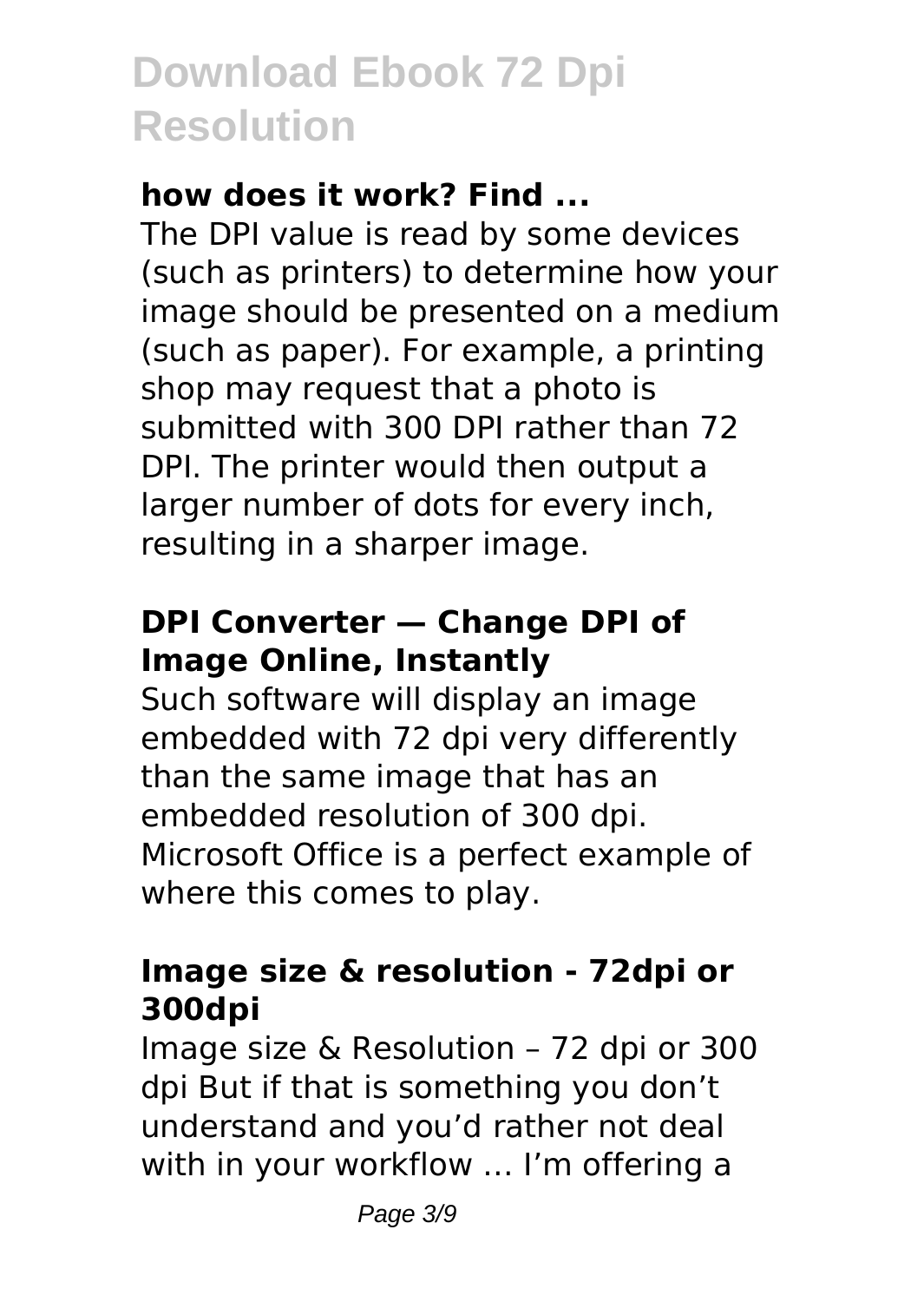new service to photographers – I can change your images from 72dpi (or ppi) to 300dpi (or ppi).

#### **Which image resolution - 72 dpi or 300 dpi? - Tangents**

A good quality picture for a photo album is printed at 300 dpi. To calculate the resolution in megapixels, multiply the number of pixels of length and width and divide them by mega (1 million). pixel x  $=$  300 dpi  $*$  13 mm / 25.4 mm = 1535 pixel.

### **Calculate and convert DPI / PPI to cm, mm, inches and pixels**

In the 1980's, computer screens did have resolutions of 72 DPI, it was because dot matrix printers printed at 144 DPI, so what you saw on the screen was going to be roughly equal to what was printed on a 2 to 1 scale. As screens and printers have improved, the 72 DPI rule for web resolution is now completely irrelevant.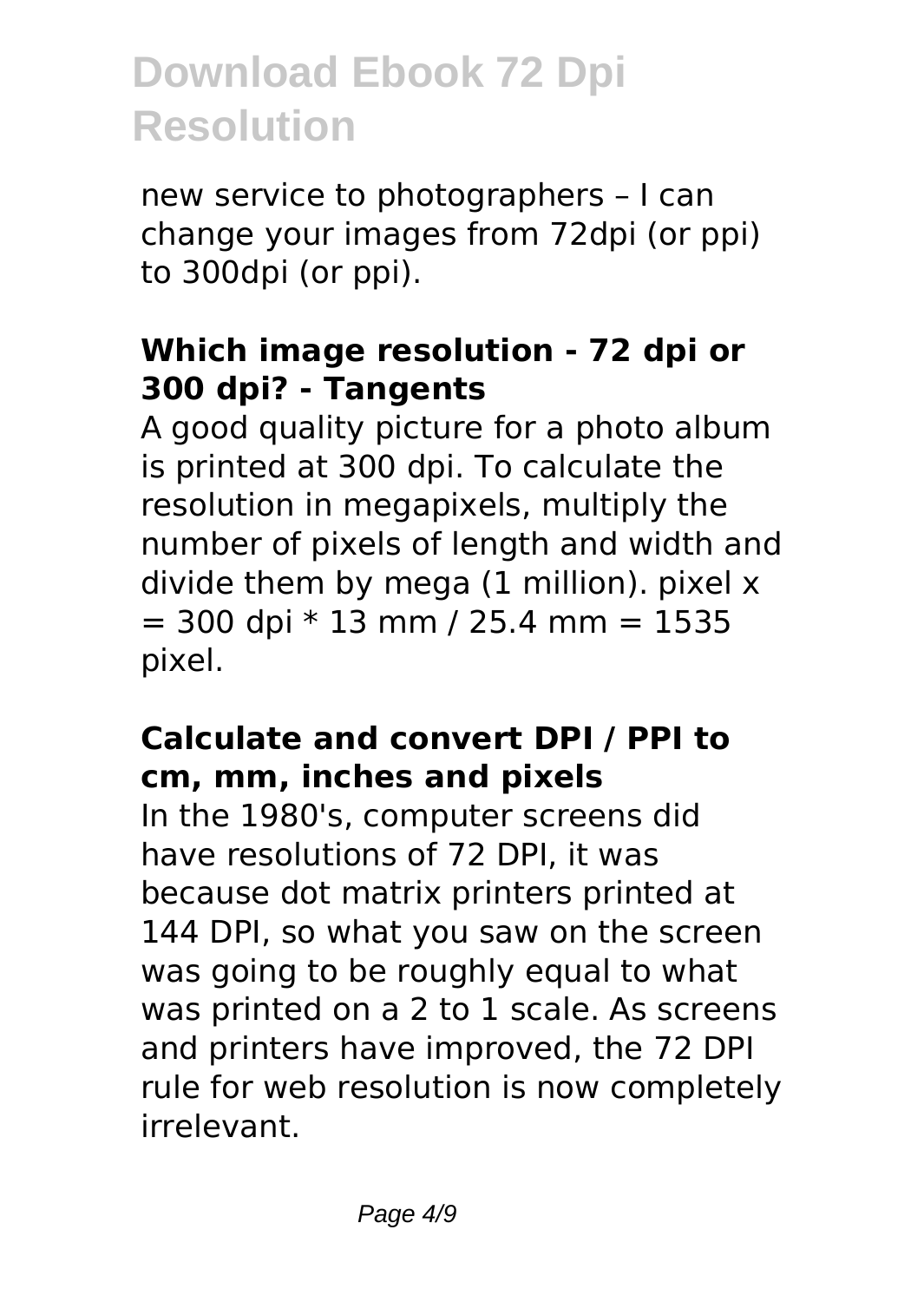### **72 DPI...Why? - Pixel Perfect Creative**

As already mentioned, 72 and 96 DPI is used for Web pages. Using 150 DPI gives printed images a good quality, but if you want to get good image quality, you should use 300 DPI (or even 600). Sometimes you need to go to a lower DPI, because all other image parameters (the number of megabytes, and the sizes in height and width) with decreasing DPI also decrease.

#### **Online DPI converter: Change DPI of any images instantly**

Your computer monitor shows images at a web resolution of 72 dpi (that's 72 dots per inch). A common photograph print resolution is 300 dpi (that's 300 dots per inch). What does this mean?...

#### **The difference between 72 dpi and 300 dpi | The Photo ...**

A resolution of 72 DPI, for example, equals a resolution of about 28 dpcm or an inter-dot spacing of about 353 µm.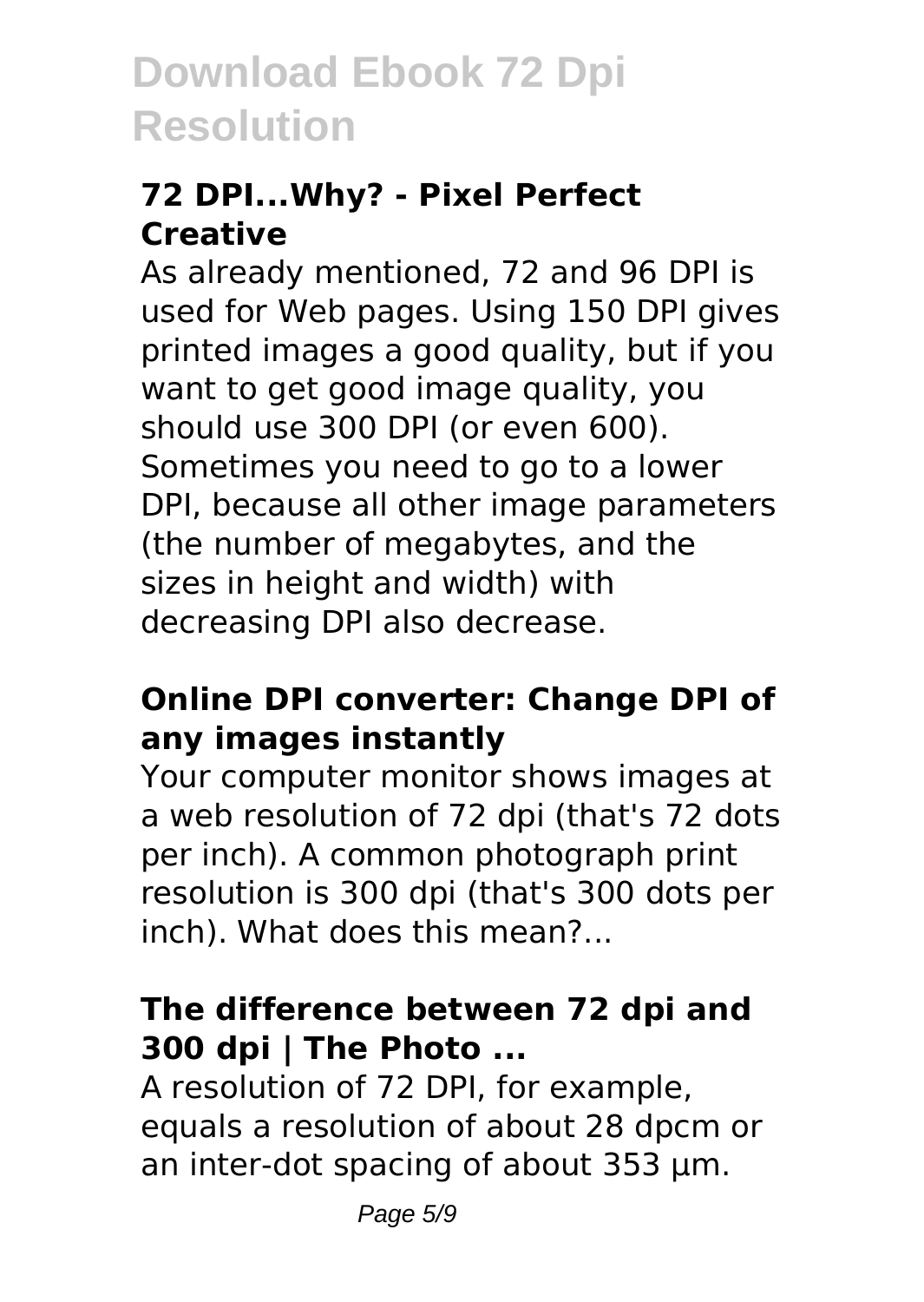#### **Dots per inch - Wikipedia**

As we can see, Photoshop has gone ahead and set the resolution of my photo to 72 pixels per inch (yes, even Photoshop is contributing to the 72 ppi myth), and directly above the Resolution option, in the Width and Height boxes, we can see that at 72 ppi, my 500 x 500 pixel photo would print at 6.944 x 6.944 inches on paper (500  $\div$  72 = 6.944):

#### **The 72 PPI Web And Screen Resolution Myth**

Set the photo from 72 dpi to 300dpi without increasing its size. Open the image. Go to "Image", then select "Image Size". You may see the resolution box is manifesting "72 dpi" while the width and height are large. You all learned that it is typically lowresolution. So, you may want to use highresolution in pdf format.

### **How To Convert 72 DPI To 300 DPI - Camera Huzz**

Page 6/9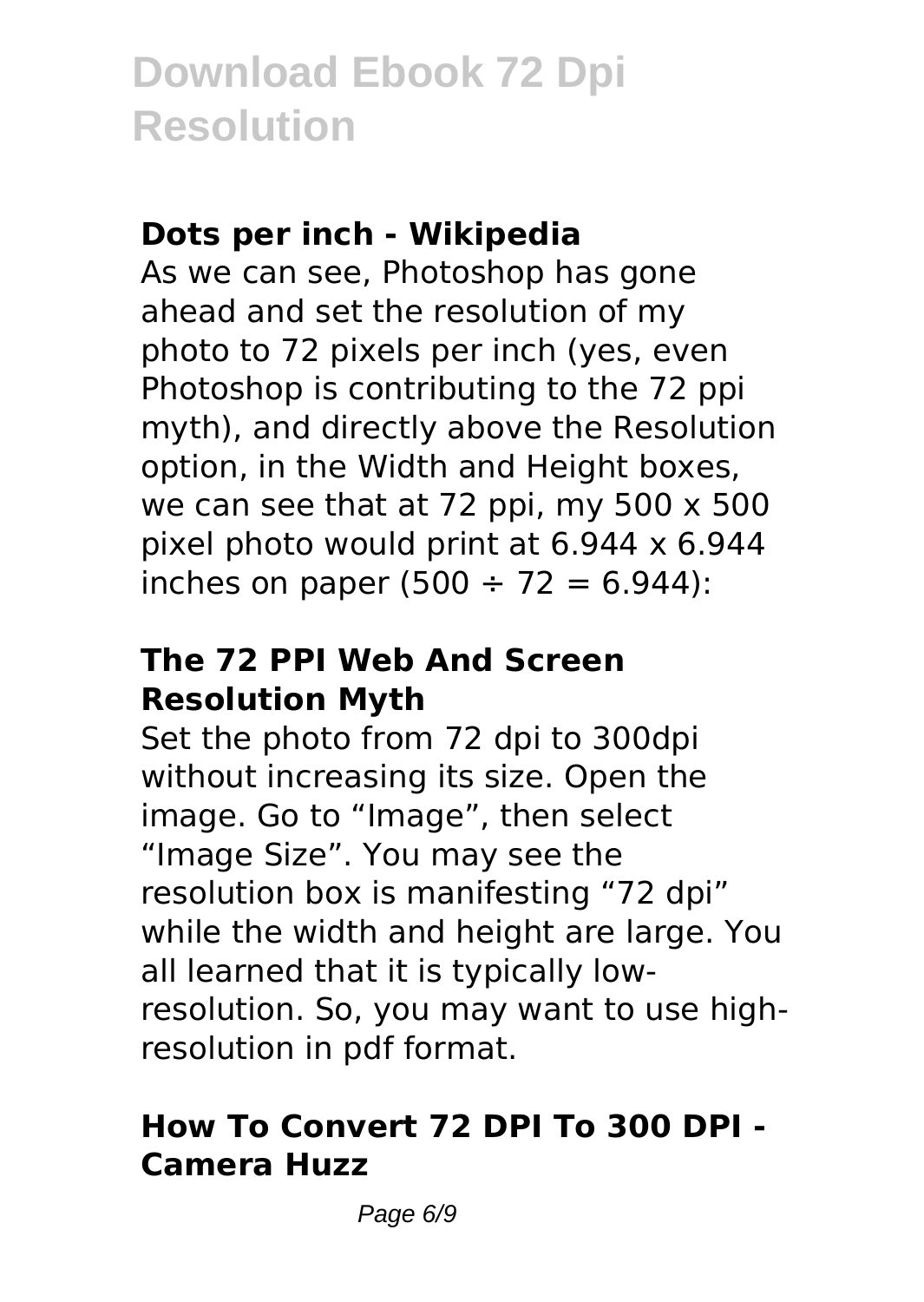Learn the difference between 72 dpi resolution and 300 dpi resolution and why it makes a difference when designing your digital signage project. General; ... When you print something, the DPI (dots per inch) refers to the output resolution of the printer and PPI (pixels per inch) refers to the input resolution of the image.

#### **DPI vs. PPI: What's the difference and which one should I use?**

How to change in your Image's info the 72 DPI Monitor Resolution to 300 DPI Printer Resolution with Free Photo Editor (PhotoScape X) https://bit.ly/2UhXPfA

#### **72 DPI to 300 DPI Changing Resolution in Free Editor - YouTube**

Now, the resolution is expressed in dpi (or ppi), which is the acronym for dots (or pixels) per inch. So, if you see 72 dpi it means that the image will have 72 pixels per inch; if you see 300 dpi means 300 pixels per inch, and so on. The final size of your image depends on the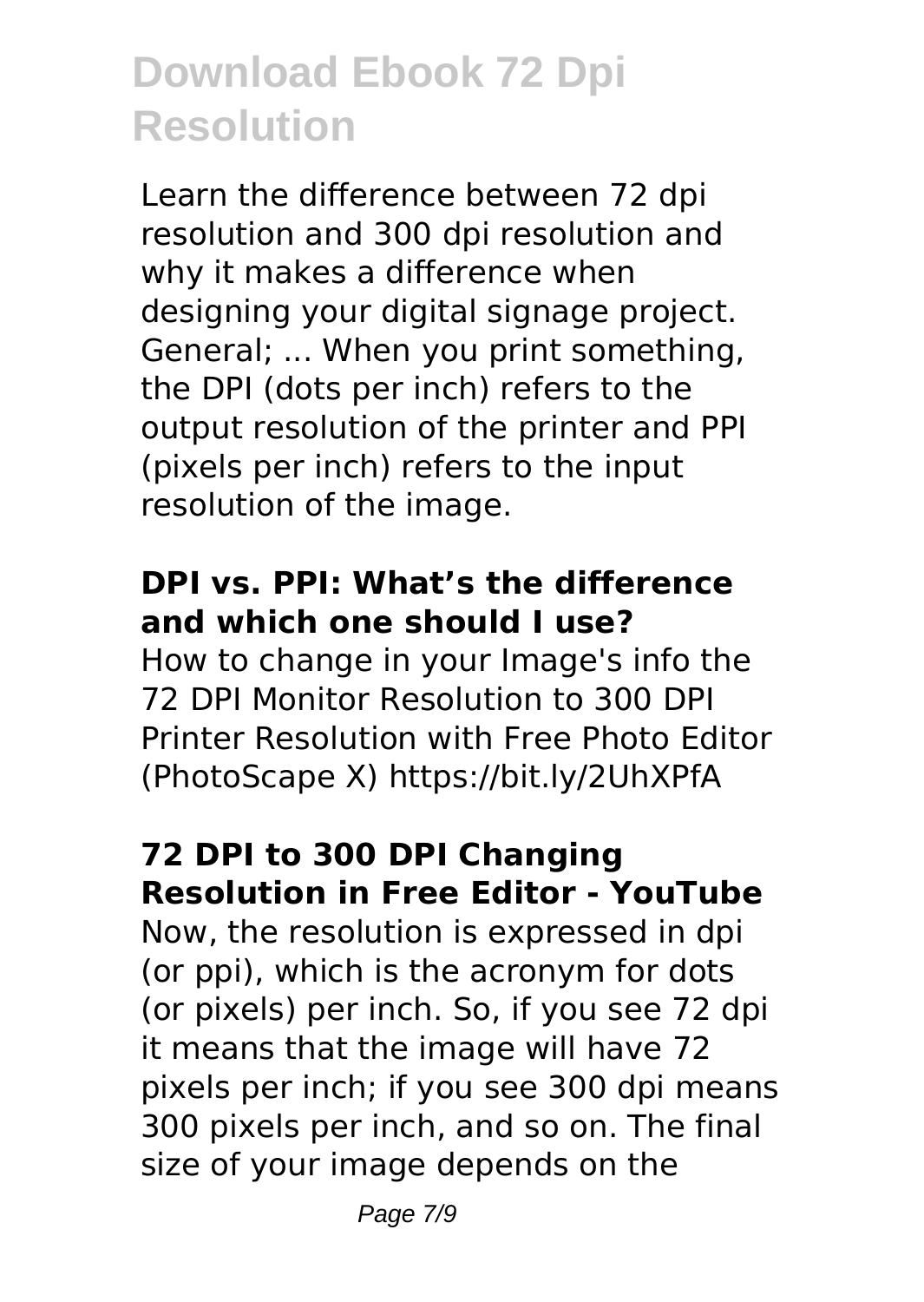resolution that you choose. If an image is 4500 x 3000 pixels it means ...

#### **How to Understand Pixels, Resolution, and Resize Your ...**

The internet displays images at 72 dpi, so that the images appear quickly over an internet connection, but under no circumstances should they be used for printing. If you submit low-resolution files for printing, you will not be happy with the quality of your printing. Below are examples of a low resolution (72 dpi) file and a high resolution (300 dpi) file.

#### **What is Image Resolution? | M13 Graphics**

For example, a 1000 x 500 pixel image at 72 DPI is 13.89 x 6.95 inches high. To find the resolution, or DPI, of an image, you'll need to know the width in both pixels and inches. Divide the pixel dimensions by the dimensions in inches. For example, an image that's 1000 pixels wide and also 13.89 inches wide is 72 DPI.